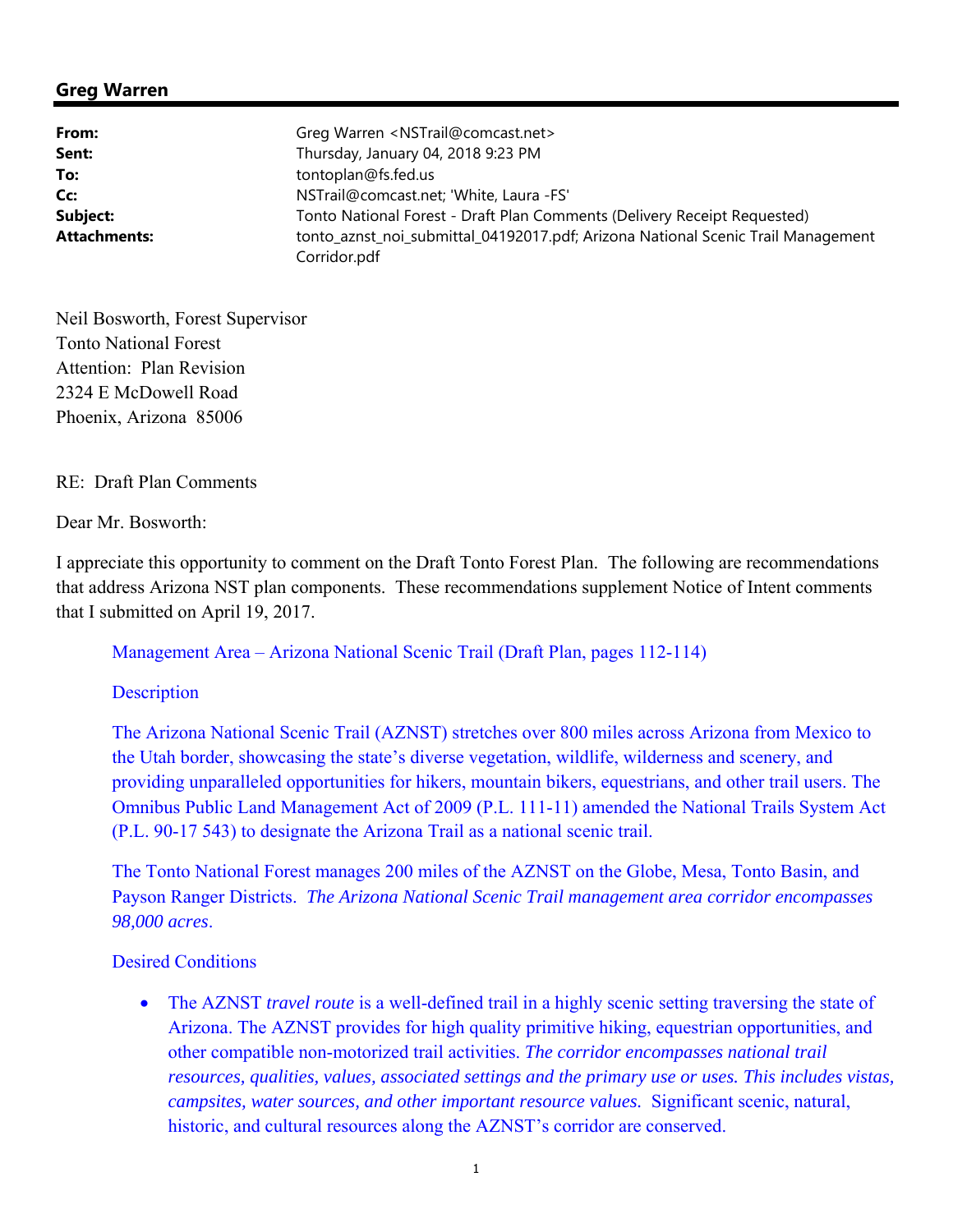- Viewsheds from the AZNST have high scenic values. The AZNST provides visitors with expansive views of Arizona. The foreground of the AZNST (up to 0.5 mile on either side) appears natural and generally unaltered by human activities. The potential to view wildlife is high, and evidence of ecological processed such as fire as well as insects and disease exist.
- *The setting of the Arizona National Scenic Trail corridor is consistent with or complements a primitive or semi-primitive nonmotorized ROS class setting. ROS class inconsistencies are managed to protect AZNST values.*
- The AZNST has access points that provide various opportunities to select the type of terrain, scenery, and trail length (e.g., ranging from long distance to day use) that best provide for compatible outdoor recreation experiences.
	- o Wild and remote backcountry segments of the AZNST provide opportunities for solitude, immersion in natural landscapes, and primitive outdoor recreation.
	- o Front-country and easily accessible trail segments complement local community interests and needs and help contribute to their sense of place.
- Conflicts among trail users are infrequent.
- The AZNST *travel route* is well maintained, signed, and passable. Alternate routes are made available in the case of temporary closures resulting from natural events (e.g., fire or flood) or land management activities.

# **Objectives**

- All segments of the AZNST that are currently located on motorized roads will be relocated to non-motorized trails within *5* years.
- Portions of the AZNST within sensitive heritage sites will be relocated around the sites within *5* years.

## **Standards**

- *Manage the AZNST travel route as a visual quality concern level 1 travel route. Resource management actions must meet a Scenic Integrity Level of Very High or High.*
- *Resource management actions and allowed uses must be compatible with maintaining or achieving Primitive or Semi-Primitive Non-Motorized ROS class settings.*
- *Motorized use by the general public may only be allowed where such use is in accordance with guidance found in the NTSA Section 7(c).*
- Management of the AZNST shall comply with the most recent version of the AZNST Comprehensive Management Plan.
- No common variety mineral extraction (e.g., limestone, gravel, etc.) shall occur within the AZNST corridor.
- Motorized events and motorized special use permits shall not be permitted or authorized on the AZNST.
- *Other uses that could conflict with the nature and purposes of the Arizona National Scenic Trail may be allowed only where there is a determination that the other use would not substantially interfere with the nature and purposes of the AZNST (16 USC 1246(c)).*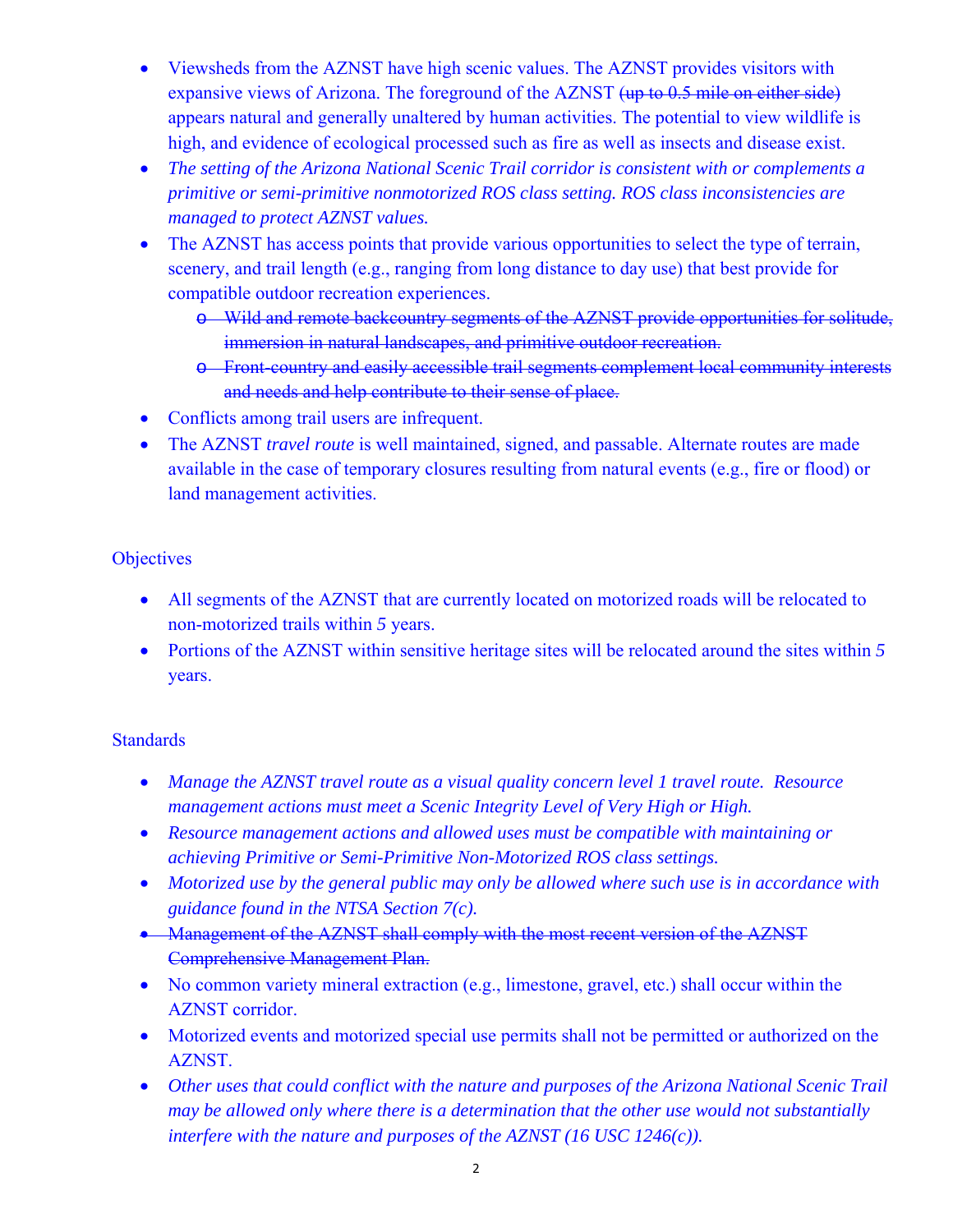*Where the AZNST corridor overlaps with Wilderness designations the most restrictive measures control.* 

## Guidelines

- **If management activities result in short-term impacts to the scenic character along the AZNST,** mitigation measures should be included (e.g., screening, feathering, and other scenery management techniques) to minimize impacts at key locations (e.g., vistas) within the trail corridor.
- In order to promote a non-motorized setting, the AZNST should not be permanently re-located onto routes open to motor vehicle use.
- Trail facilities necessary to accommodate the amount and types of use anticipated on any given segment along the AZNST should be provided in order to protect resource values and for health and safety in order to preserve or promote a naturally appearing setting.
- To protect the AZNST's scenic values, special-use authorizations for new communication sites, utility corridors, and renewable energy sites should not be visually apparent within visible foreground (up to 0.5 miles).
- Linear utilities and rights-of-way should be limited to a single crossing per special use authorization of the AZNST unless additional crossings are documented as the only prudent and feasible alternative.
- New temporary and permanent road or motorized trail construction across or adjacent to the AZNST should be avoided unless necessary for resource protection, access to private lands, or to protect public health and safety.
- Special use permits that affect AZNST should include scenery management considerations.
- Management activities should maintain safe public access to AZNST.
- AZNST should be consistent with management direction in the trail establishment reports as well as the maintenance standards for trail class and use.
- Unplanned fires in the foreground (up to 0.5 miles) of the AZNST should be managed using minimum impact suppression tactics or other tactics appropriate for the protection on AZNST values. Prescribed fires in the foreground [??]
- Use of national historic, scenic, and recreational trails for fireline should be avoided.

# Management Approaches

- Work with volunteer groups, partners, local governments, and adjacent landowners to maintain AZNST corridor, the condition and character of the surrounding landscape, and to facilitate AZNST user support and reduces use conflict. Ensure that Incident Management teams are aware of the AZNST as a resource to be protected during wildfire suppression activities. Clearly identify fire suppression rehabilitation and long-term recovery of the AZNST corridor as high priorities for Incident management teams, BAER teams, and post-fire rehabilitation interdisciplinary teams.
- Establish appropriate visitor use levels for specific segments of the AZNST and take appropriate actions if there is a trend away from the desired condition.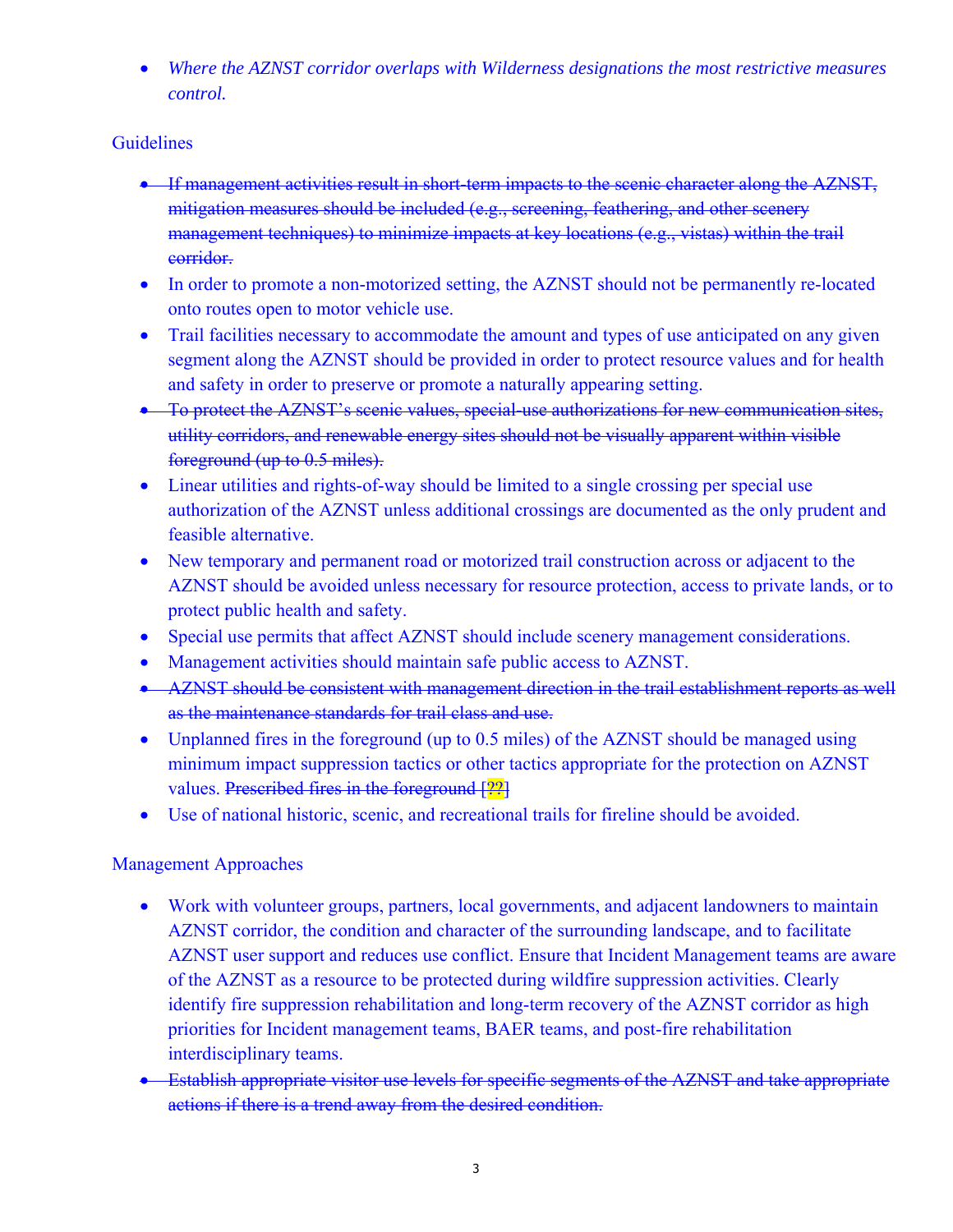- Identify and pursue opportunities to acquire lands or rights-of way within or adjacent to the AZNST as they become available.
- Provide consistent signage along the AZNST corridor at road crossings to adequately identify the AZNST and include interpretation at trailheads.
- Use side and connecting trails to access points of interest or Gateway Communities away from the AZNST.
- To protect the AZNST scenic values, consider not allowing highly visible, special-use authorizations for new communication sites, utility corridors, and renewable energy sites within the middle ground viewshed (up to four miles).
- Trail corridor protection strategies should closely follow the authorities of the National Trails System Act (16 USC 1246), using public lands whenever possible.
- **•** Consider expansion of connector trails to accommodate user access when near towns and developed recreation facilities.

Thank you for considering these comments.

Greg Warren P.O. Box 2322 Frisco, CO 80443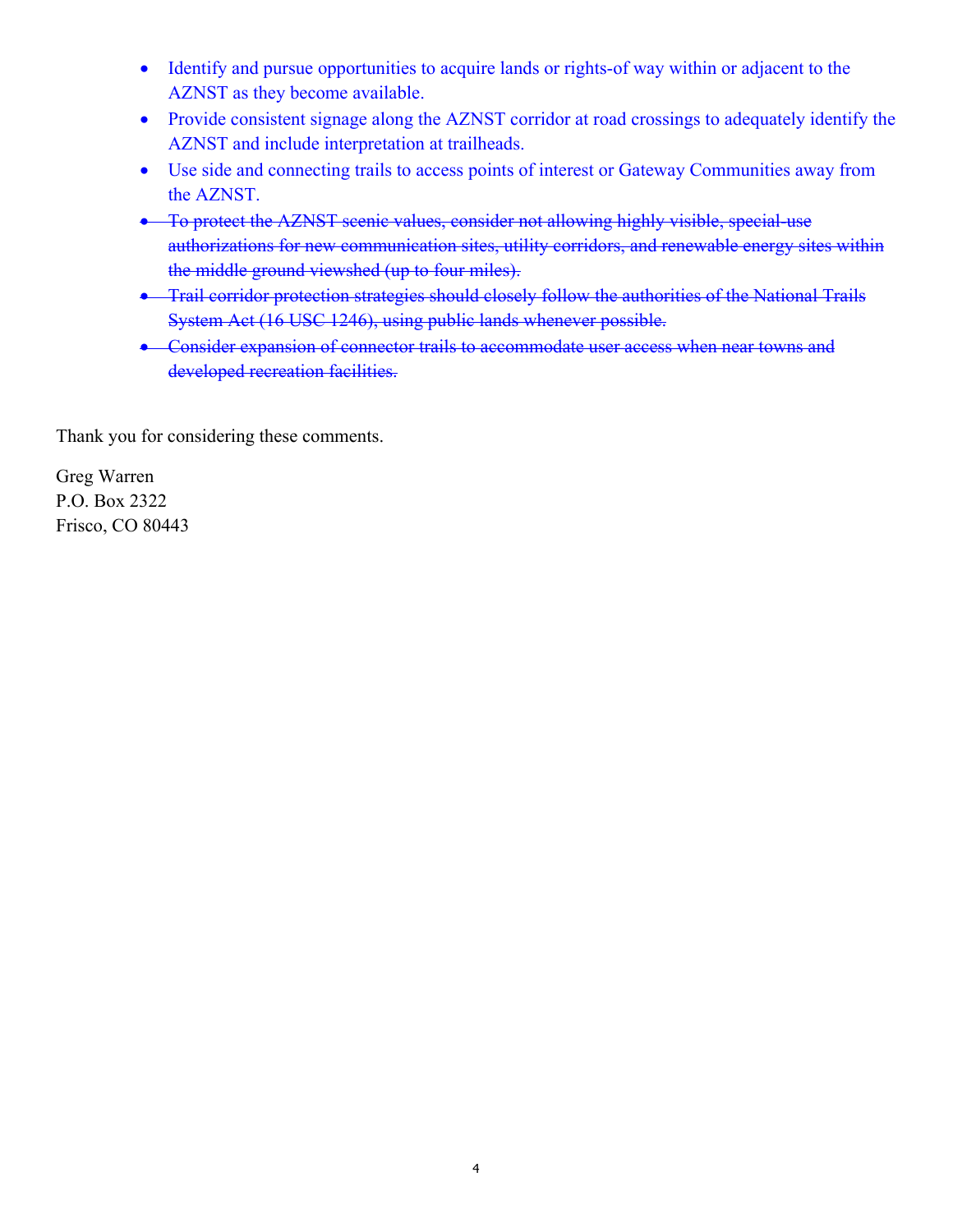### **Greg Warren**

| From:    | Greg Warren <nstrail@comcast.net></nstrail@comcast.net>                         |
|----------|---------------------------------------------------------------------------------|
| Sent:    | Monday, January 08, 2018 9:57 AM                                                |
| To:      | tontoplan@fs.fed.us                                                             |
| Cc:      | NSTrail@comcast.net                                                             |
| Subject: | Draft Tonto Forest Plan - Sustainable Recreation Resources and Opportunities to |
|          | Connect People                                                                  |

Neil Bosworth, Forest Supervisor Tonto National Forest Attention: Plan Revision 2324 E McDowell Road Phoenix, Arizona 85006

### RE: Draft Plan Comments

#### Dear Mr. Bosworth:

I appreciate this opportunity to comment on the Draft Tonto Forest Plan. I reviewed the recreation management direction found in the Draft Plan on pages 73 through 84. I recommend that the planning team review the requirements of FSH 1909.12 23.23a – *Sustainable Recreation Resources and Opportunities to Connect People with Nature* to ensure that the Forest Plan is consistent with the Planning Handbook requirements. In the Draft EIS, please provide maps that display the proposed ROS class allocations to be established for each alternative, including making available to the public supporting geospatial data. The ROS classes should be defined with more detail than provided in the Draft Plan. I recommend that the following ROS class definitions be adopted for the Forest Plan and be addressed in the supporting NEPA documents:

Recreation Opportunity Spectrum: The Recreation Opportunity Spectrum planning framework is the recognized framework for stratifying and defining classes of outdoor recreation environments, activities, and experience opportunities through forest planning. The settings, activities, and opportunities for obtaining experiences have been arranged along a continuum or spectrum divided into six classes:

• Primitive: Primitive ROS settings encompass large, wild, remote, and predominately unmodified landscapes. Additional primitive ROS settings are scattered across the forest, often surrounded by SPNM settings. Primitive ROS settings contain no motorized and mechanized vehicles and there is little probability of seeing other people. They provide quiet solitude away from roads and people or other parties, are generally free of human development, and facilitate self-reliance and discovery. Signing, and other infrastructure is minimal and constructed of rustic, native materials. Ecological processes such as fire, insects, and disease exist. Standard: Motor and mechanized vehicles are not allowed in established Primitive settings. Guidelines: (1) No new permanent structures should be constructed in desired Primitive ROS settings to maintain the unmodified character of these landscapes; (2) Less than 6 parties per day encountered on trails and less than 3 parties visible at campsite; and (3) Setting should essentially be an unmodified natural